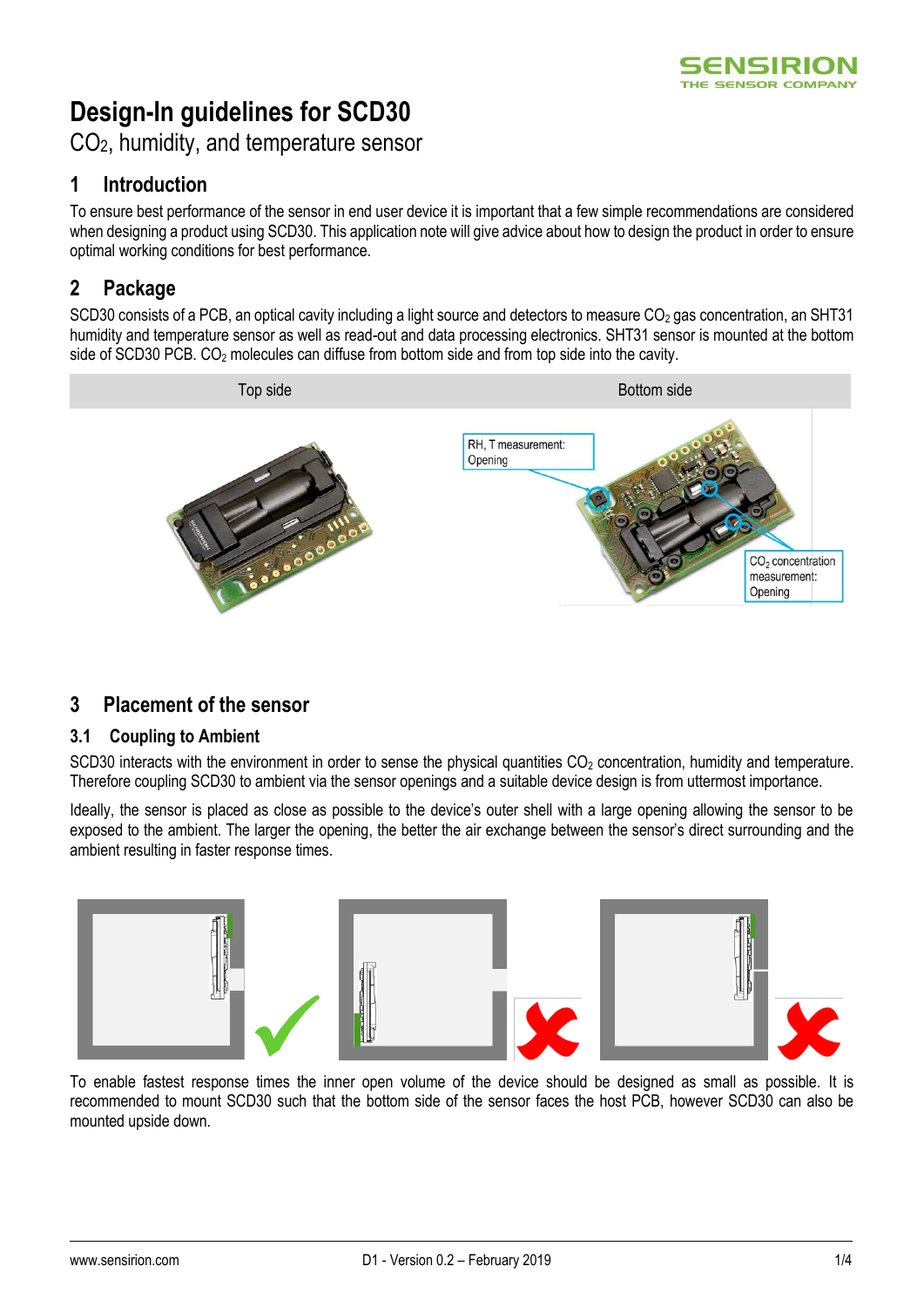

#### **3.2 Decoupling from external heat sources**

Sensirion SCD30 CO<sub>2</sub> sensors are compensated for temperature for best performance and stability. The calibration assumes that SCD30 is in thermal equilibrium with its environment and temperature gradients within the package only arise from SCD30's internal electrical components (e.g. the light source). Heat sources such as microcontrollers might therefore induce thermal stress on SCD30 reducing the accuracy. To overcome related performance limitations the distance between SCD30 and heat sources should be as large as possible.



It is further recommended to place SCD30 below heat sources as air convection arising from heat sources might heat up the sensor.

Residual temperature rise of SCD30 will affect the humidity and temperature reading. SCD30 features an internal compensation engine to account for this sensor heat-up. Please see the interface description for details on how to activate and tune the compensation engine.

#### **3.3 Isolation from air flow**

Pressure changes alter the number of  $CO<sub>2</sub>$  molecules inside the optical cavity of SCD30. For this reason, the  $CO<sub>2</sub>$  concentration reading from SCD30 will change when the ambient pressure is changing. Air flow as present in e.g. ducts can generate pressure drops, back pressure and dynamic fluctuations leading to increased sensor noise and reduced accuracy. Therefore, it is recommended to isolate SCD30 from air flow as good as possible. This can be achieved by e.g. placing the sensor in the slipstream of a flow restriction or in a volume separated from the main air flow.

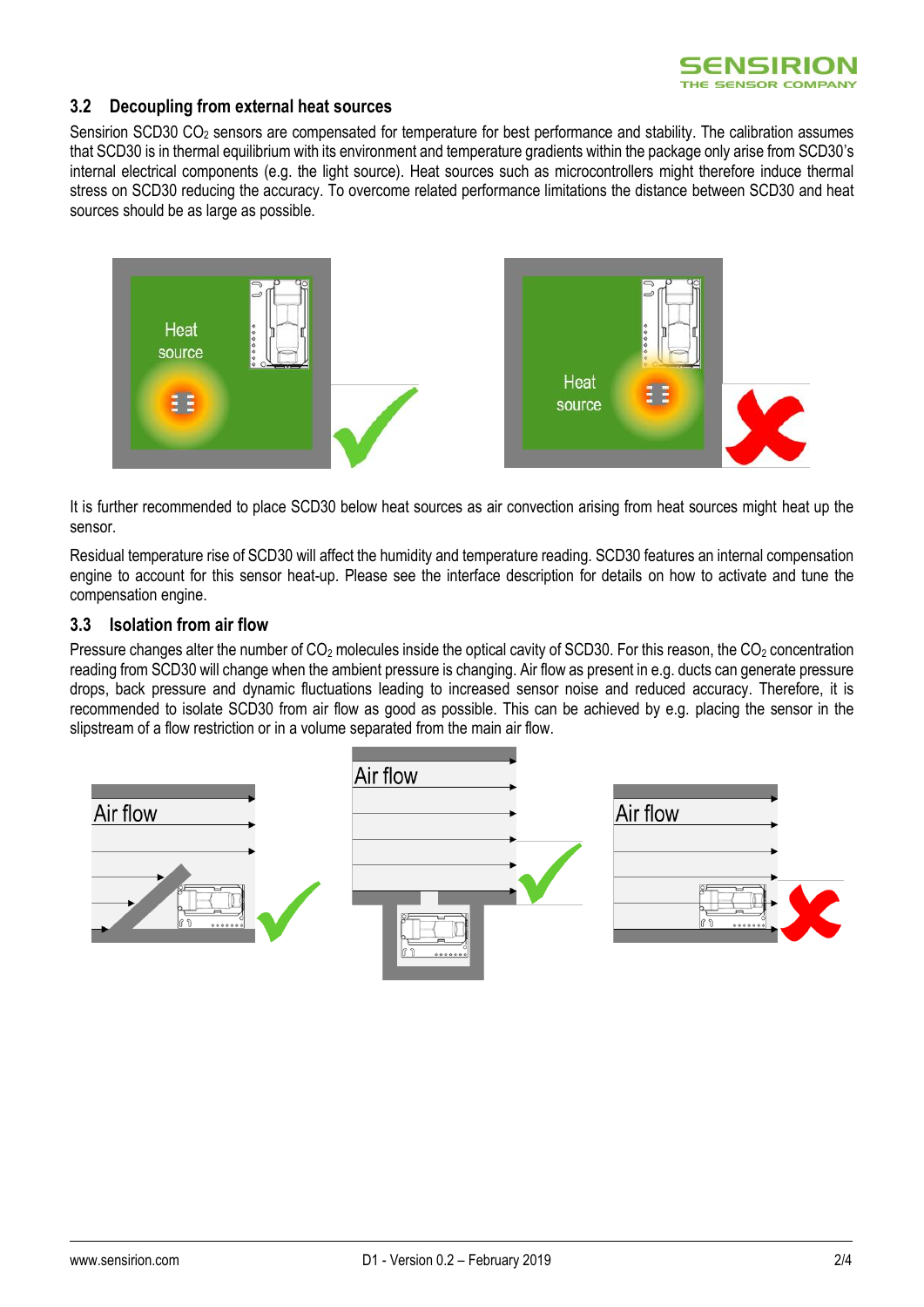

### **3.4 Protection from sun light**

Exposing SCD30 to direct sun light might introduce temperature gradients and age SCD30 additionally. Thus it is recommended to protect the sensor sun light. This can be achieved by a suitable design-in or by using a light shade.